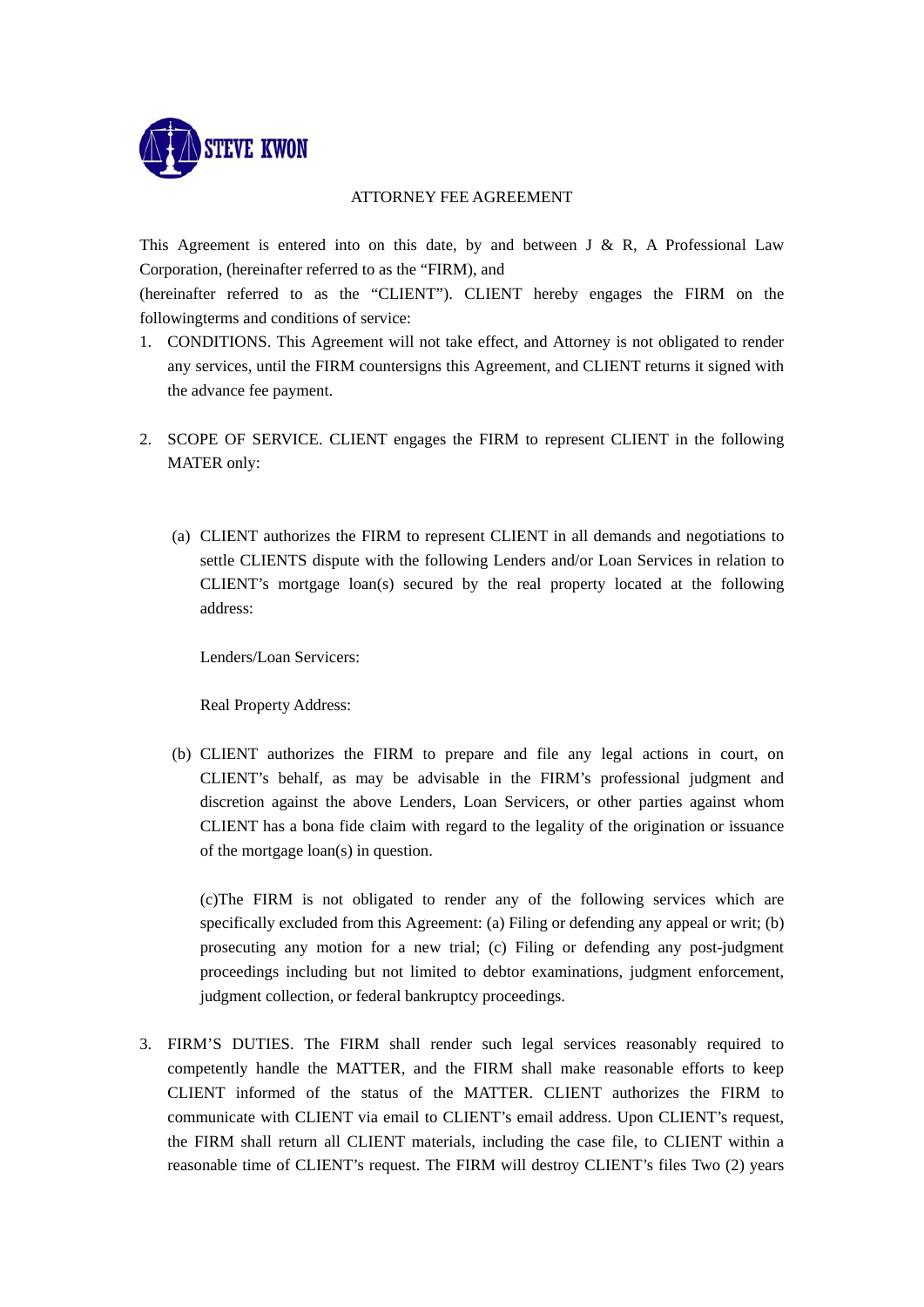after closure of the case in our office, unless otherwise instructed by CLIENT. Whenever appropriate, in the FIRM's sole discretion, the FIRM may assign certain tasks and duties in handling the MATTER to other attorneys within the FIRM, to outside attorneys associated with the FIRM, and/or outside contract attorneys, who have a sufficient levelof experience and time availability. The FIRM's duties shall be discharged, and services under this Agreement shall be deemed fully performed and concluded, upon the first occurrence of: (a) resolution of the MATTER by settlement or trial; (b) abandonment of the claims by CLIENT; (c) CLIENT's discharge of the FIRM from further service; or (d) the FIRM's withdrawal from this MATTER.

- 4. CLIENT'S DUTIES.CLIENT shall abide by this Agreement and costs on time. CLIENT shall cooperate with the FIRM in all stages of the MATTER, including but not limited to timely providing FIRM with all documents and information requested by FIRM. CLIENT shall be truthful in his/her communications with the FIRM, and CLIENT shall immediately inform the FIRM of changes in CLIENT's mailing address, telephone numbers, email address, or employment. Unless otherwise directed, CLIENT shall send correspondence via regular first-class mail to the FIRM's address or via email.
- 5. BUSINESS & PROFESSIONAL CODE §6148 (Insurance Disclosure). The FIRM currently maintains active insurance coverage for errors and omissions and professional liability coverage.
- 6. PROFESSIONAL CORPORATION LIMITED LIABILITY. The FIRM is a California professional corporation; its attorneys, as distinguished from the corporation, by reason of being a shareholder or acting in business or activeties of FIRM, are not liable or accountable to CLIENT directly or indirectly by way of indemnification, contribution, assessment, or otherwise, for debts, obligations, or liabilities of FIRM or chargeable to FIRM, its shareholders or attorneys, whether arising in tort, contract, or otherwise, that are incurred, created, or assumed by FIRM.
- 7. ATTORNEY'S FEES. CLIENT agrees to pay the FIRM for all services rendered and time devoted by the FIRM's personnel to the MATTER as follow: THIS IS AN HYBRID FEE ARRANGEMENT COMRISED OF THREE (3) PARTS:

 (a) Retainer Fee: To engage the FIRM and secure its time and service for the MATTER, CLIENT shall pay the FIRM a non-refundable advance retainer fee of \$ .00 made payable to J&R, A Professional Law Corporation and delivered to the FIRM with CLIENT's signed retainer fee agreement. This advance payment is deemed earned at time of payment, which CLIENT authorizes for deposit into FIRM's general office account.

 (b) Flat-Fee Monthly Payments: As compensation for ongoing services, CLIENT shall pay the FIRM a flat-fee deemed earned at time of payment, which CLIENT authorizes for deposit into FIRM's general office account, payable in five (5) consecutive monthly